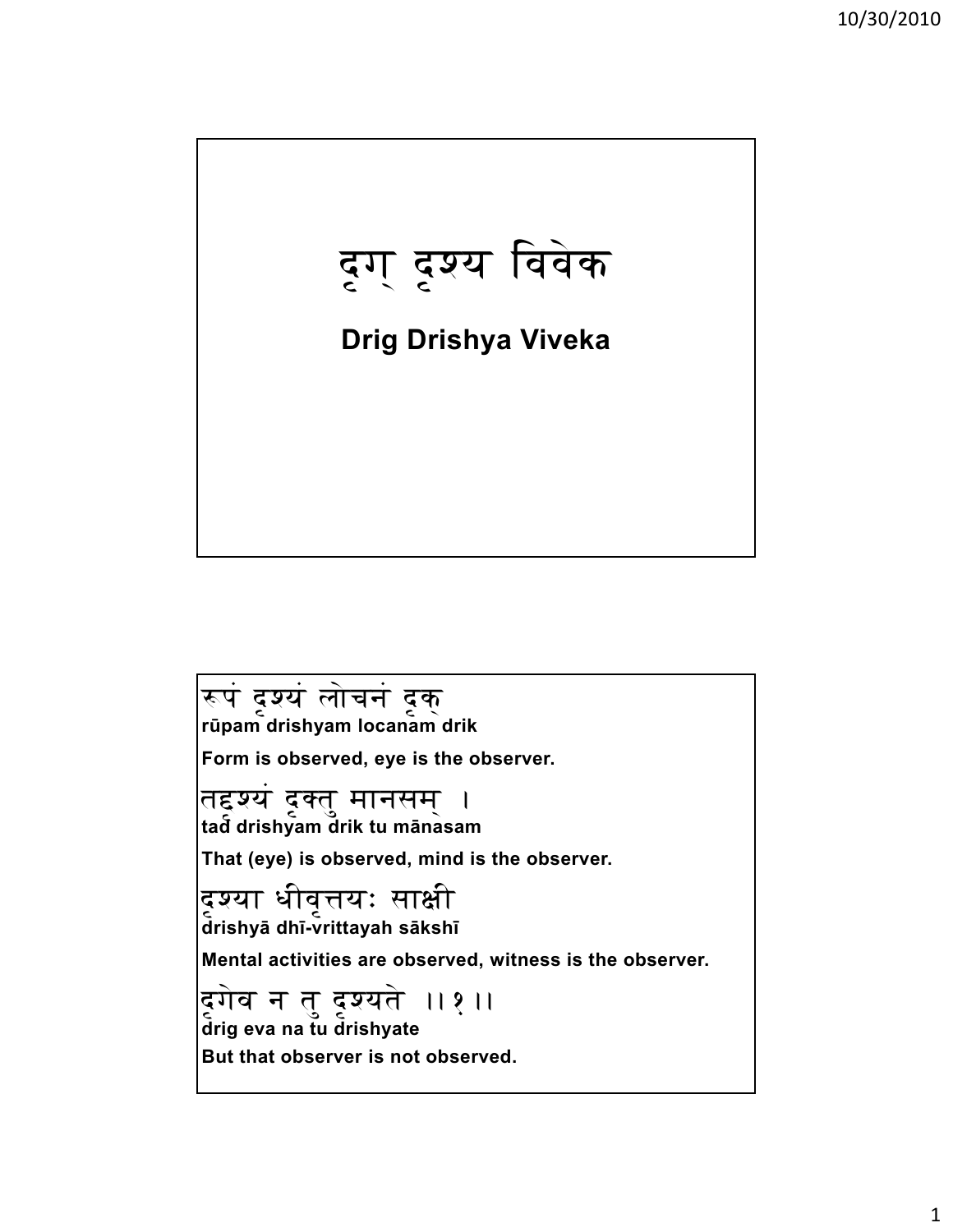न।लपातस्थूलसूक्ष्म Ü **nīla-pīta-sthūla-sūkshma Blue & yellow, gross & subtle,** हस्वदीर्घादिभेदतः । **hrasva-dīrghādi-bhedatah short & long, etc. – due to such differences** नानाविधानि रूपाणि **nānā-vidhāni rūpāni many kinds of forms exist.** पश्येल्लोचनमेकधा ।।२ ।। **pashyel locanam ekadhā The eye seeing (them) is but one.**

आन्ध्यमान्द्यपटुत्वेषु<br>āndhya-māndya-patutveshu **Blindness, dullness & sharpness,** नत्रघमषु चकघा ।<br>... ò **netra-dharmeshu caikadhā which are qualities of the eye –** संकल्पयेन्मनः श्रोत्र **sankalpayen manah shrotrathe mind cognizes being one the mind cognizes, being one.** त्वगादा याज्यता।मदम् ।। ३ ।।<br>´ **tvag-ādau yojyatām idam This also applies to hearing, touch, etc.**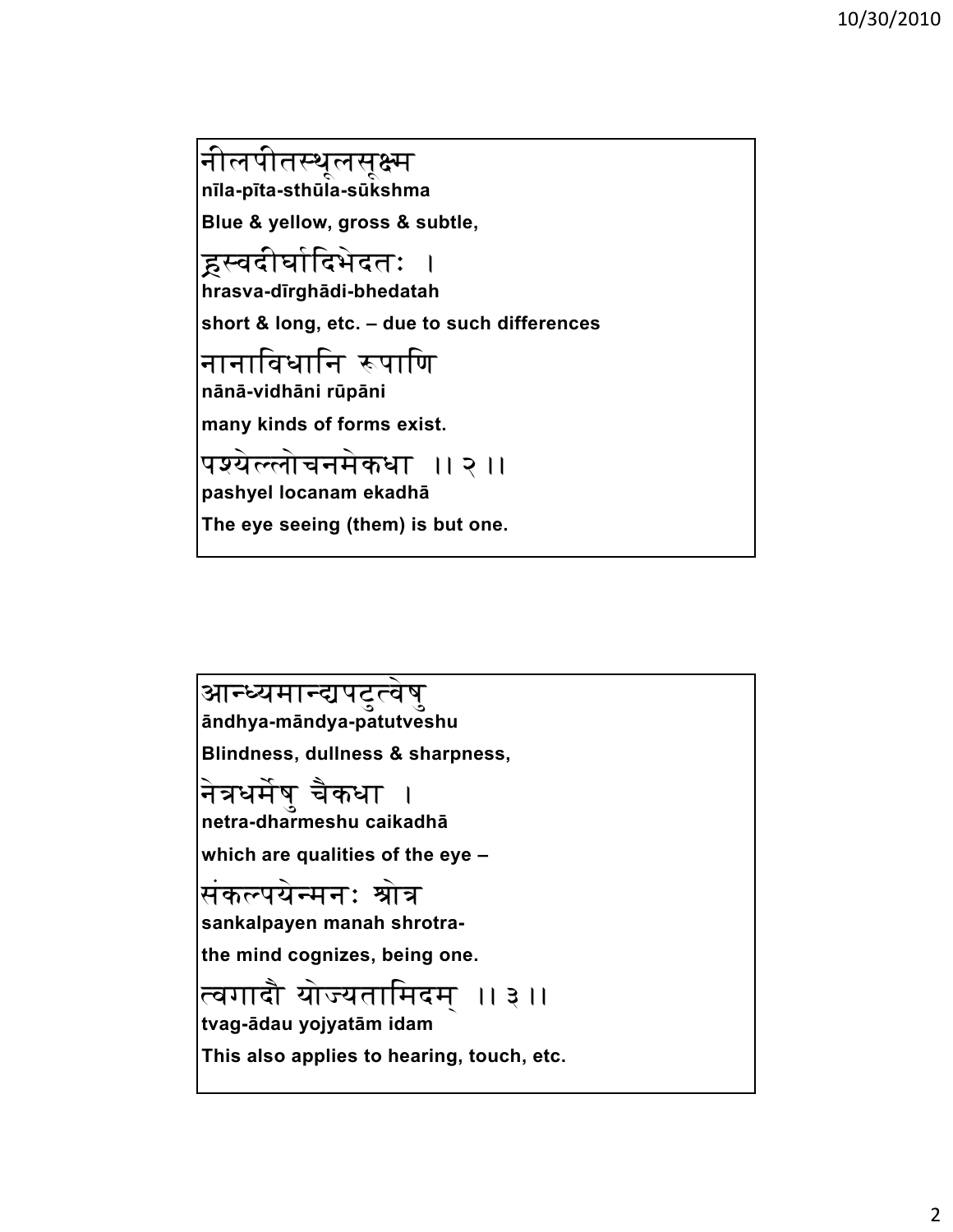कामः संकल्पसन्देहौ **kāmah sankalpa-sandehau Desire, certainty & doubt,**

श्रद्धाऽश्रद्धे धृतीतरे **shraddhā 'shraddhe dhritītare**

**belief & disbelief, firmness & its opposite,**

ËiD:iüB:iüerty:ðv:m:adin:Î **hrīr dhīr bhīr ityevam ādī<sup>n</sup>**

modesty, intelligence, fear, etc. –

भासयत्येकधा चितिः ।। ४ ।। **bhāsayaty ekadhā citih one consciousness reveals.**

नोदेति नास्तमेत्येषा **nodeti nāstam ety eshā This (consciousness) does not arise or disappear,** न वद्धिं याति न क्षयम । **na vriddhim yāti na kshayam nor does it increase or decrease.** स्वयं विभात्यथानन्यानि **svayam vibhāty athānanyāni It shines on its own. Other objects** भासयेत् साधनं विना ।। ५ ।। **bhāsayet sādhanam vinā it reveals without any other means.**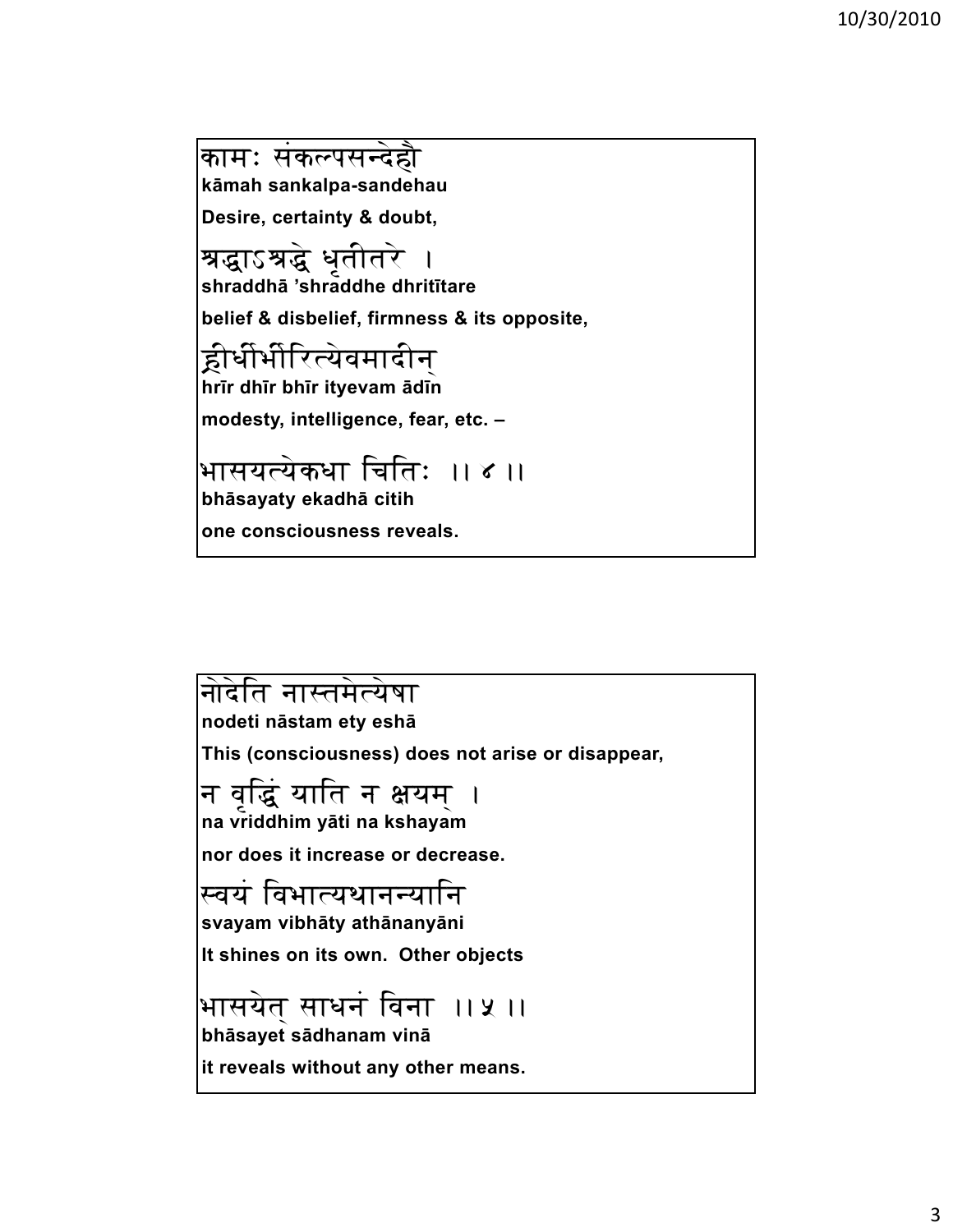<u>चिच्छायाऽऽवेशतो बु</u>दौ **cicchāyā 'veshato budau Manifest in the mind, consciousness shines being reflected.** भानं धीस्तु द्विधा स्थिता । **bhānam dhīs tu dvidhā sthitā Mind is two-fold:** Okahökáet:rny:a sy:adÎ **ekāhankritir anyā syā<sup>d</sup> one aspect is one aspect** *ahankara* **– ego,** अन्तःकरणरूपिणी ।।६ ।। **antah-karana-rūpinī the other is** *antahkarana* **– mind.**

छायाहकारयोरैक्य i<br>. Vy:ö **chāyāhankārayor aikyam Identification of ego with reflected consciousness** तप्तायः पिण्डवन्मतम । **taptāyah pindavan matam is like a glowing hot iron ball.** t:dhökart:adatmy:adÎ **tad- ahankāra-tādātmyā<sup>d</sup> Due to identification of the ego with that (reflection) Due to identification of the ego with that** देहञ्चेतनतामगात ।। ७ ।। **dehash cetanatām agāt the body gains sentiency.**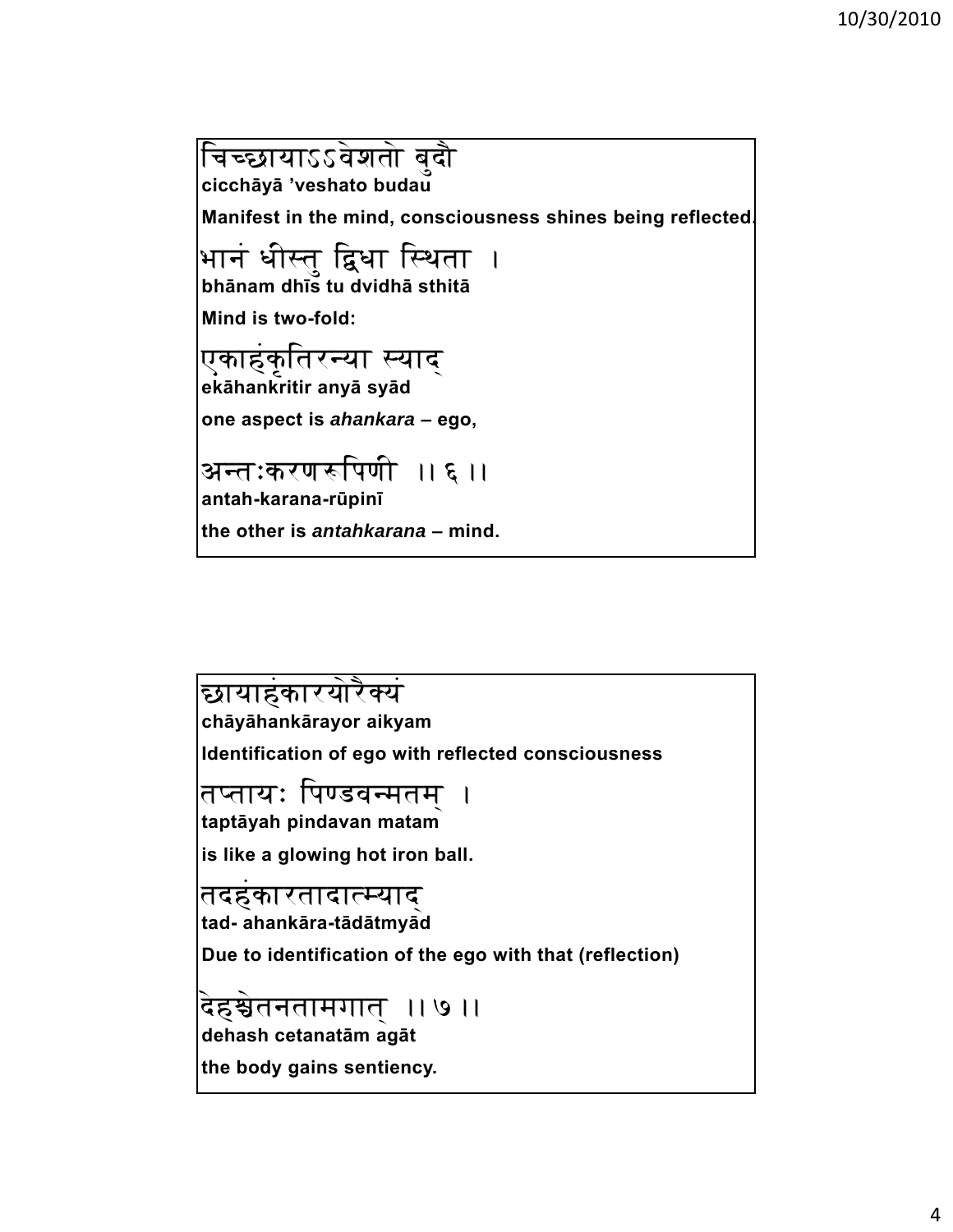अहंकारस्य तादात्म्यं ahankārasya tādātmyam Identification of the ego चिच्छायादेहसाक्षिभिः cicchāyā-deha-sākshibhih with (1)reflected consciousness, (2)body, and (3)witness सहजं कर्मजं भ्रान्ति sahajam karmajam bhrāntiis (1)natural, (2)due to karma, and (3)due to ignorance -janyam ca trividham kramāt each of these three respectively.

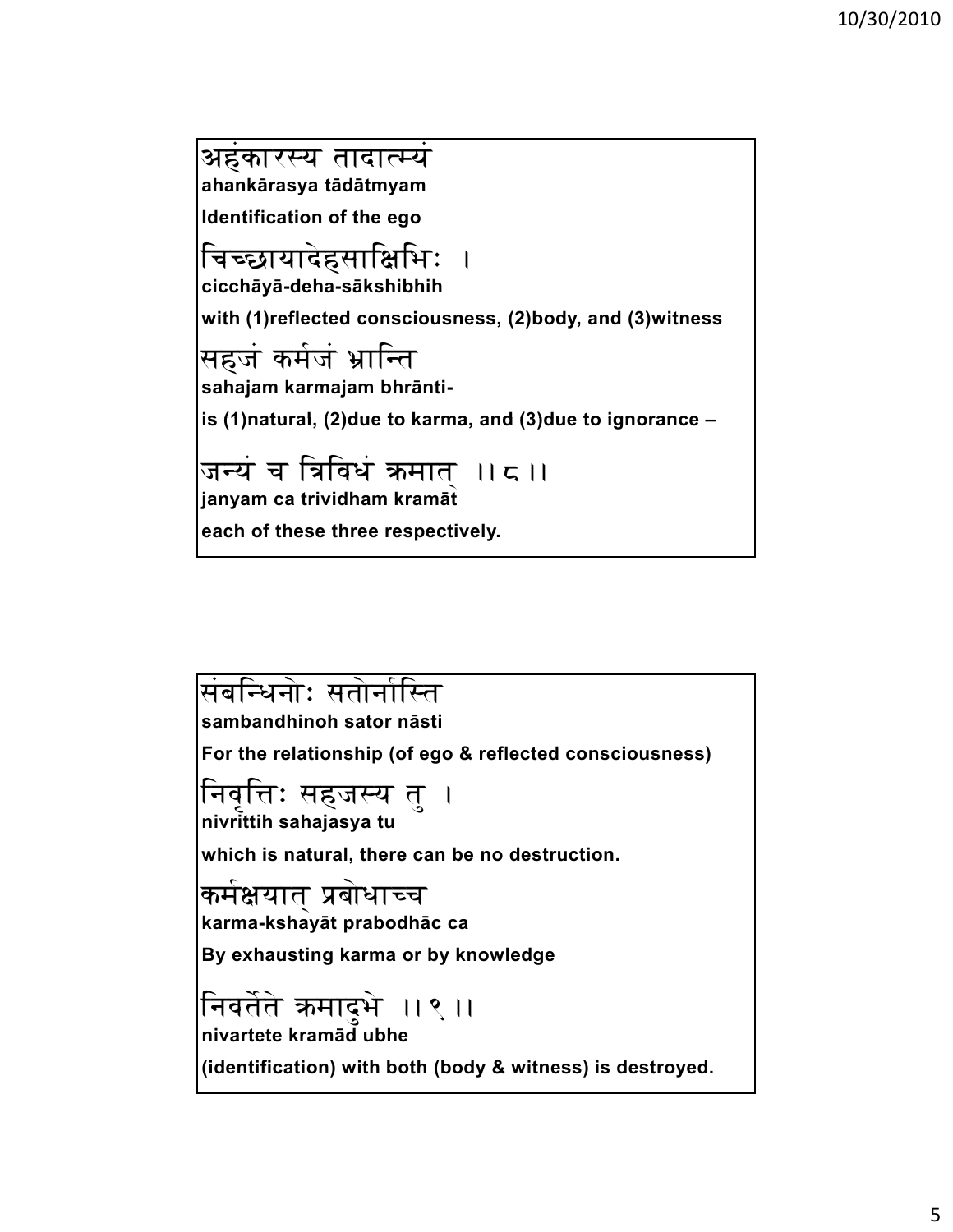अहंकारलये सुप्तौ **ahankāra-laye suptau In deep sleep, ego disappears** भवेद्देहोऽप्यचेतनः **bhaved deho 'py acetanah and the body becomes insentient.** Ahökarev:kas:aD:ü <sup>H</sup>**ahankāra-vikāsārdhah** In dream, the ego is half-manifest. स्वप्नः सवस्तु जागरः ॥१०॥ ü **svapnah sarvastu jāgarah**

**In waking, it is fully manifest.**

अन्तःकरणवत्तिश्च **antah-karana-vrittish ca Mental activities** ।चातच्चछ।यक्यमागता ।<br>प्राप्तच्चछ।यक्यमागता । **citic-cachāyaikyam āgatā which are non-separate from reflected consciousness** वासनाः कल्पयेत स्वप्ने **vāsanāh kalpayet svapne project thoughts while dreaming project thoughts while** b::ðD:ð|x:òev:ü \:y:an:Î b:ehH .. 11.. **bodhe 'kshair vishayān bahih and external objects of perception while awake.**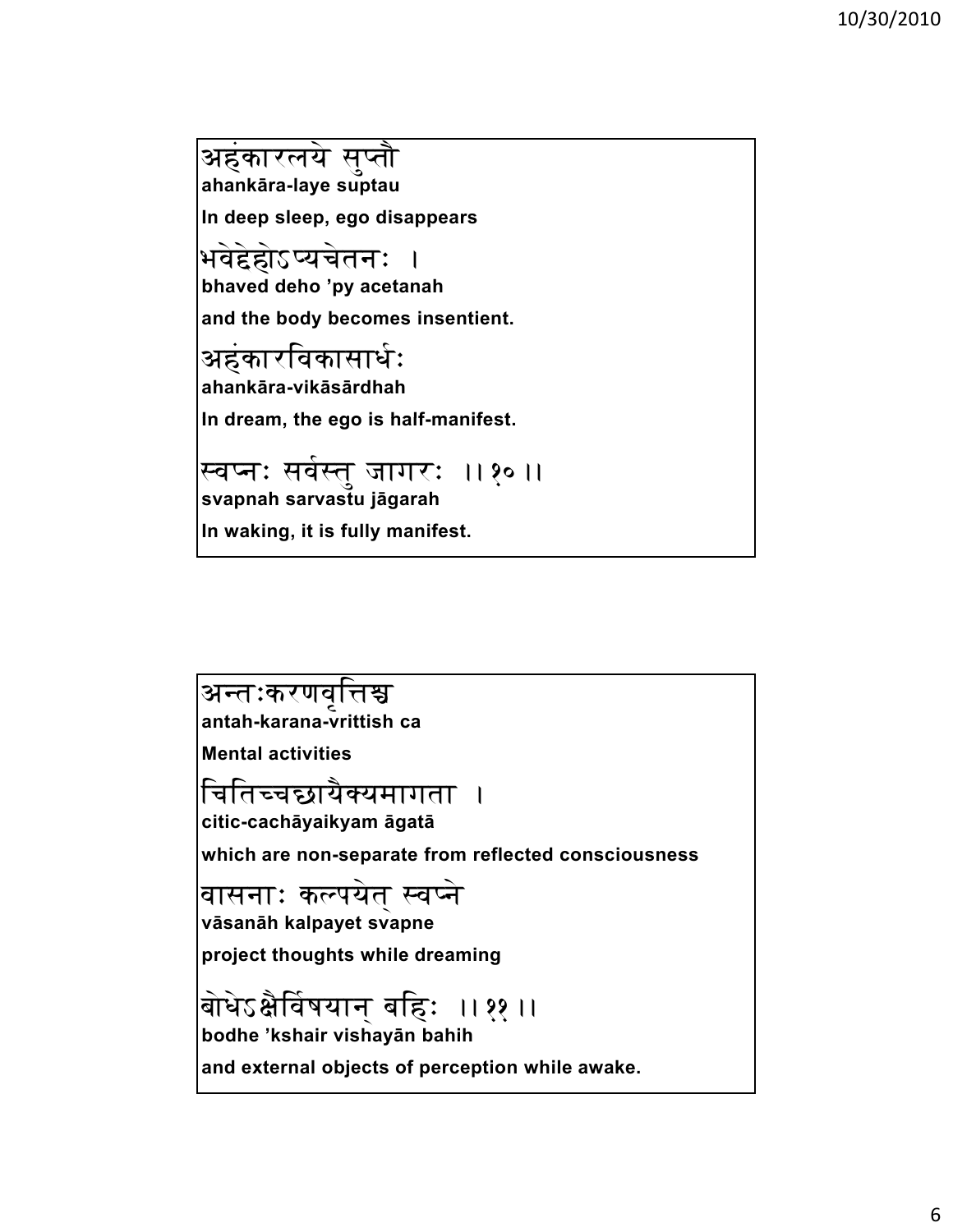मनोऽहकृत्युपादानं mano 'hankrity upādānam The source of mind and ego लिङ्गमेकं जडात्मकम् ।<br>lingam ekam jadātmakam is the subtle body, one and insentient. अवस्थात्रयमन्वेति avasthā-trayam anveti It is present in all three states of experience. जायते म्रियते तथा ।।१२ ।। jāyate mriyate tathā Also, it is born and it dies.

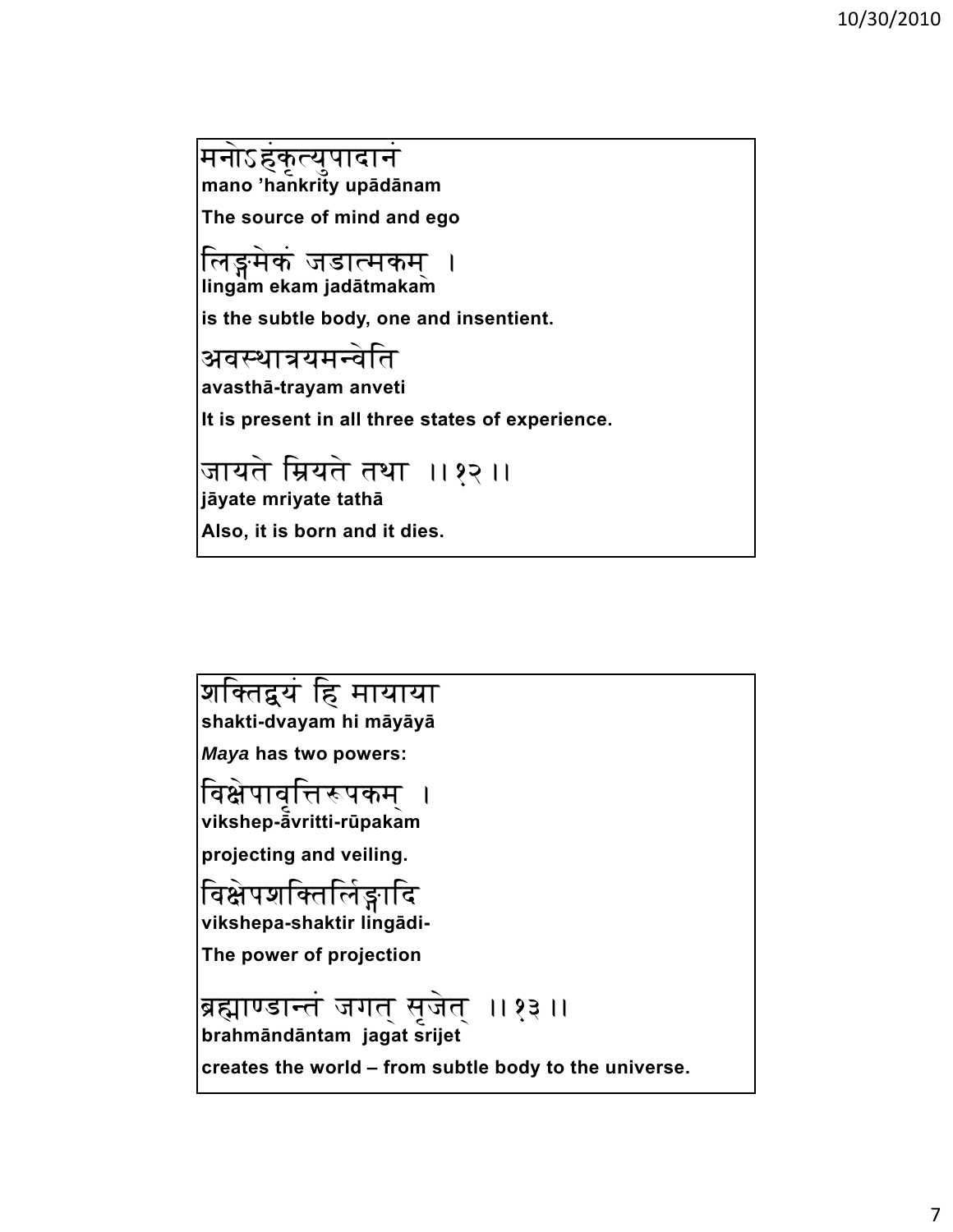सृष्टिर्नाम ब्रह्मरूपे srishtir nāma brahma-rūpe The world is a manifestation of brahman सच्चिदानन्दवस्त<mark>ु</mark>नि । sac-cid-ānanda-vastuni in limitless, unchanging consciousness. अब्धौ फेनादिवत सर्व abdhau phenādivat sarva-Like foam and bubbles in the ocean, नामरूपप्रसारणा ।।१४ ।। nāma-rūpa-prasāranā names and forms become manifest.

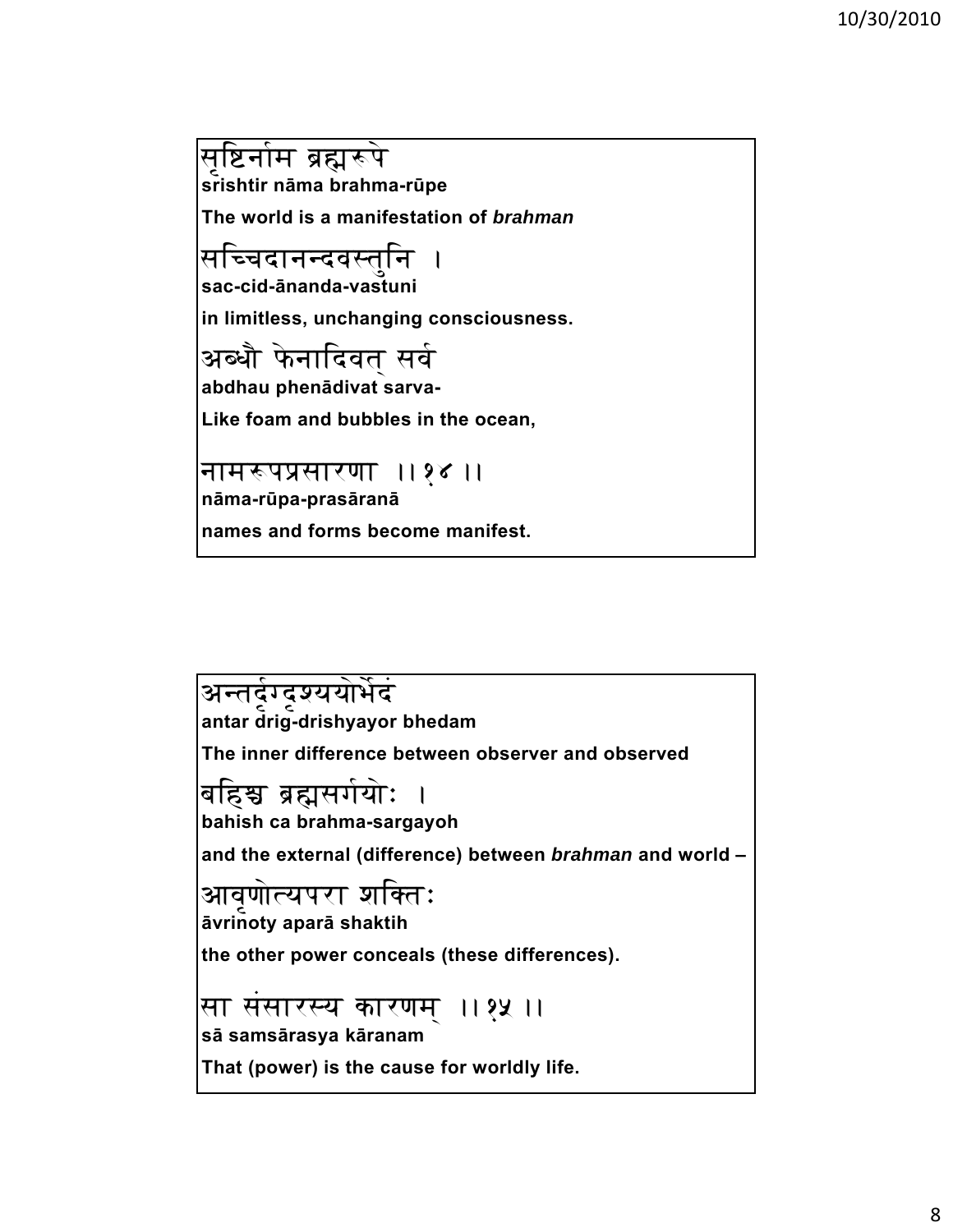साक्षिणः पुरतो भाति sākshinah purato bhāti In the presence of witness consciousness लिङ्गं देहेन संयुतम् । lingam dehena samyutam subtle body united with a physical body becomes sentient चितिच्छायासमावेशाज् citi-cchāyā-samāveshāj due to reflected consciousness. जीवः स्याद व्यावहारिकः ।।१६ ।। jīvah svād vvāvahārikah Such is the empirical person.

अस्य जीवत्वमारोपात asya jīvatvam āropāt For that (person), due to superimpostion, individuality साक्षिण्यप्यवभासते sākshiny apy avabhāsate appears in witness consciousness. आवतौ त विनष्टायां āvritau tu vinashtāyām When the veiling power is destroyed, भेदे भातेऽपयाति तत् ।।१७ ।। bhede bhāte 'payāti tat the difference becomes apparent and that disappears.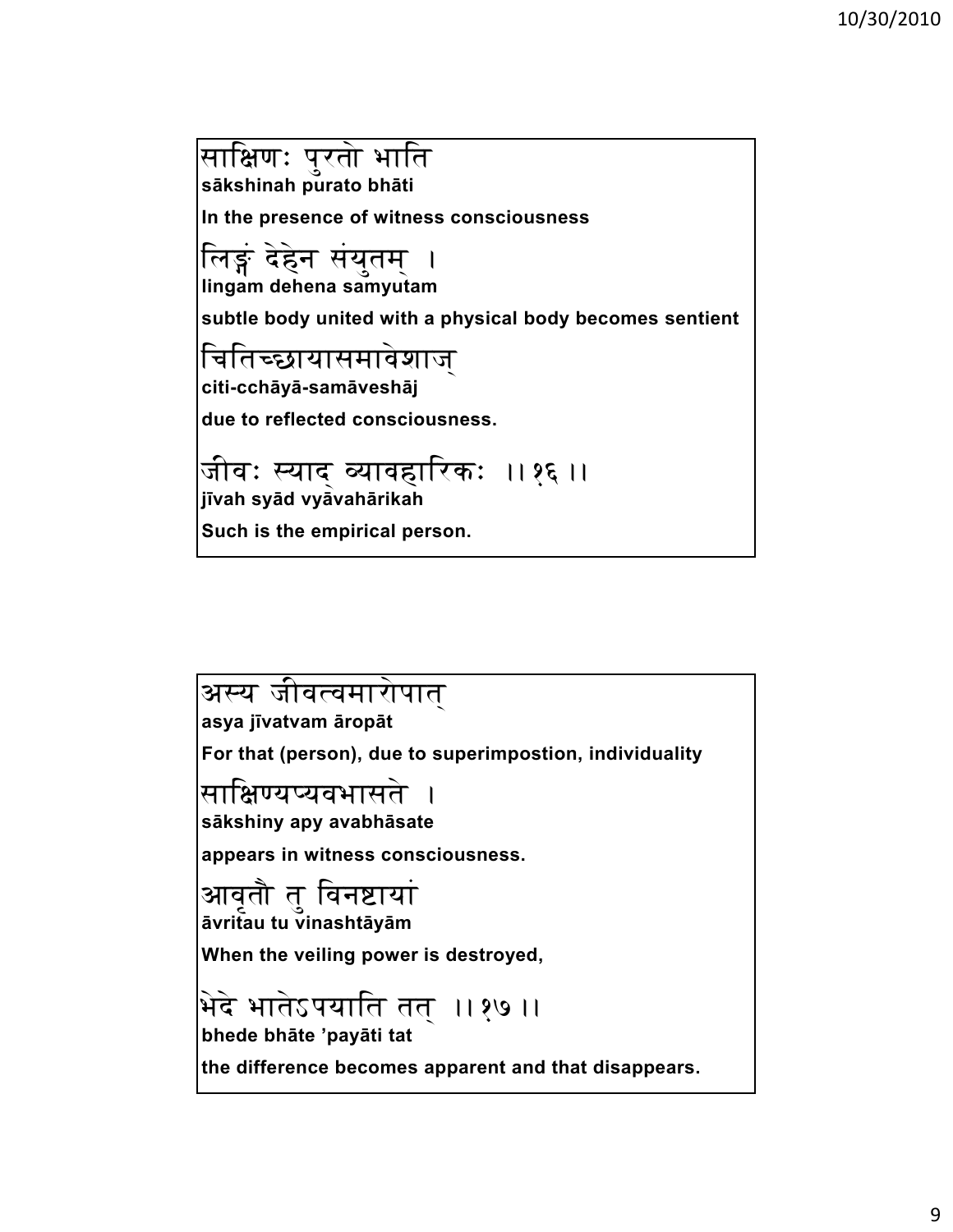तथा सर्गब्रह्मणोस्र tathā sarga-brahmanosh ca Similarly, for brahman and world,

भेदमावृत्य तिष्ठति । bhedam āvritya tishthati

the difference is concealed

या शक्तिस्तद्वशाद ब्रह्म yā shaktis tad-vashād brahma

due to the veiling power. (Therefore) brahman

विकृतत्वेन भासते ।।१८ ।।

vikri̇̃tatvena bhāsate

appears to have undergone modification.

अत्राप्यावतिनाशेन atrāpy āvriti-nāshena But when the veiling power is destroyed, विभाति ब्रह्मसर्गयोः vibhāti brahma-sargayoh the difference between *brahman* and world becomes clear. भेदस्तयोर्विकारः स्यात bhedas tayor vikārah syāt (Therefore) modification belongs to the world सर्गे न ब्रह्मणि क्वचित् ।।१९ ।। sarge na brahmani kvacit and not to brahman.